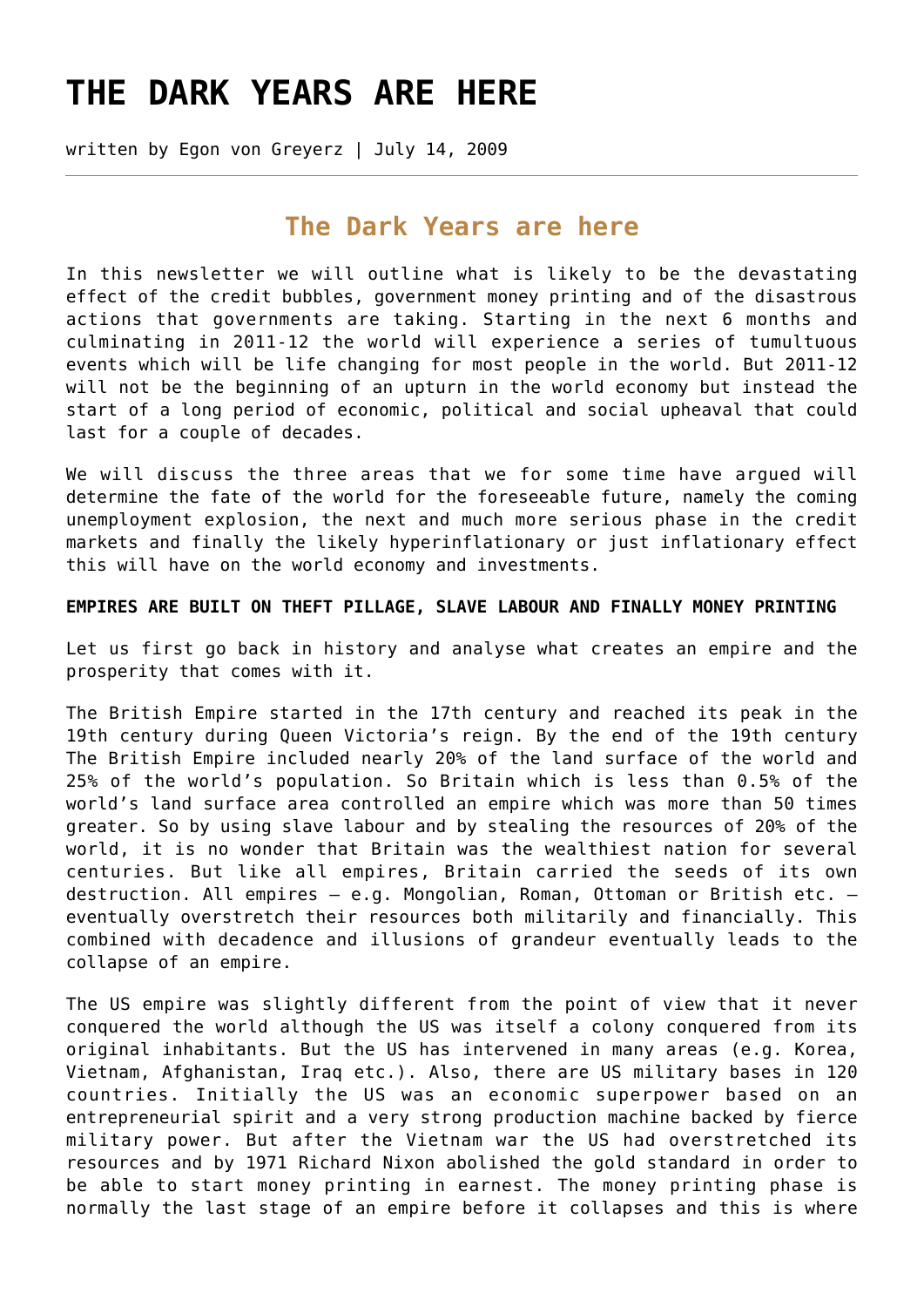the US is now. The US dollar became the reserve currency of the world when the US was strong economically. But as the US economy started to weaken in the 1960-70's the US government found a much better method for maintaining a strong economy. It started to print paper that it sold to other nations or exchanged for goods and services. For almost 50 years this has been the most clever way ever devised of maintaining the living standards of an economically deteriorating nation without even having to spend any resources on building an empire. It is a Ponzi scheme which has worked for several decades but slowly the world is now waking up to the fact that they are holding worthless paper printed by the US Government. (We realise this is a much simplified version of empire building and destruction but it is nevertheless an accurate analysis).

## **THE US GOVERNMENT IS IN DENIAL**

The US is haemorrhaging financially and economically. It has lent or committed almost \$13 trillion in the last 18 months to prop up the financial system. The estimated government deficit in the current year is almost \$2 trillion or 50% of the budget. All the money committed so far has only achieved two things: Firstly it has created some short term hope which together with totally illusionary sightings of green shoots have generated a small stock market correction (which we forecast in our January Newsletter) and some belief that the crisis is ending. Secondly, all the funds printed so far to save the system have gone to Wall Street but has done nothing whatsoever for the real economy. Every single sector of the real economy is deteriorating whether it is production, unemployment, corporate profits, real estate, credit defaults, construction, federal deficits, local government and state deficits etc.

And what is the government doing about it. They are doing the only thing they know which is to print more money.

**This is total lunacy! How can any intelligent person believe that printed pieces of paper can solve an economic catastrophe?**

If that were the case we could all go home and write out pieces of paper or use Monopoly money to spend in the shops or repay our debts.

How can the US government, the UK government and most other governments not understand that the only way to run an economy is to cut your coat according to your cloth. This is why the emperor had no clothes because the country had run out of gold thread to make the cloth. Until now the US as well as other countries have been able to buy the cloth because the world has been foolish enough to accept worthless pieces of paper as payment. But this is coming to an end very soon and many countries will be without both coats and cloth.

What governments are doing with people's money is to totally destroy its value. Purchasing power in the US and many other countries has declined more than 95% in the last 100 years. While it might buy votes short term it will only generate massive misery long term. And this is what many countries are starting to experience now. But sadly it will get a lot worse. We are still only in the first phase of this tragic saga. The second phase is likely to start in the next 6 months.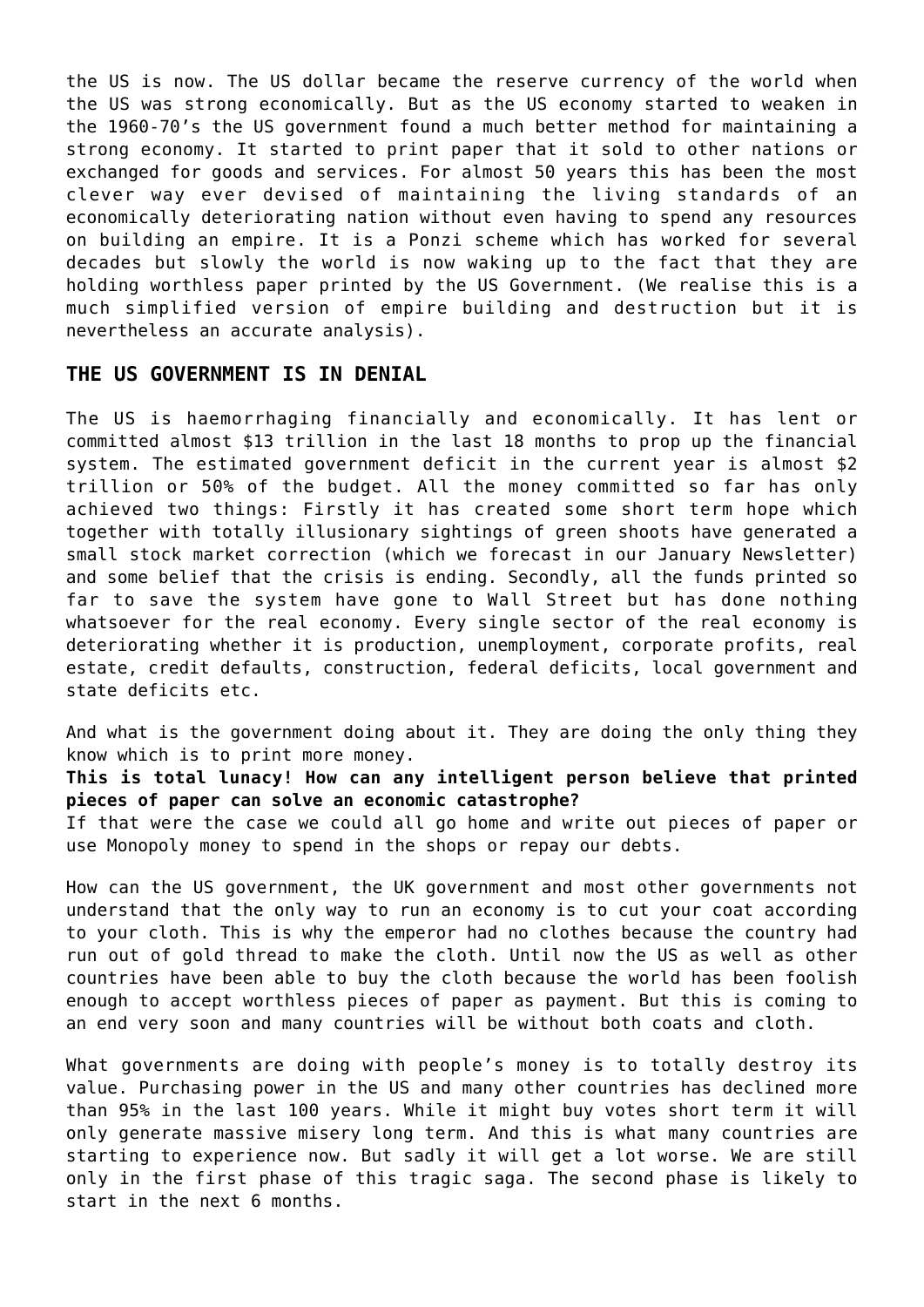

## **THE US HAS 100 MILLION AFFECTED BY UNEMPLOYMENT**

The real unemployment in the US is 20% or 30 million. These are the real unadjusted figures calculated on the same basis as the official figures before the method of the calculation was changed in the 1990's. Reported government figures, especially in the US, are continually manipulated in order to suit the political aims of the government. Therefore, one should not give any credence to the published figures. Most governments mislead the people most of the time.

With 20% unemployment in the US we are already approaching the levels in the 1930's when peak total unemployment reached 25%. The 20% current level is the non-farm unemployed and is still a lot lower than the non-farm peak figure in the 1930's which was 35% unemployed.

Since we are still in the early stages of this crisis, it is our firm opinion that non-farm unemployment levels will reach 35% at least in the US in the next few years.

But even the current figure of 30 million unemployed is a catastrophe. Adding dependants to every unemployed person **there are currently 100 million people affected by unemployment in the US**. In the next three months 3 million unemployed will fall out of the social security safety-net. These are the people who were laid off in the second half of 2008. Including their families this means that around 10 million people will become destitute between now and September with no social security and no savings. If we then add the 4 million that were made redundant in the first half of 2009 that will result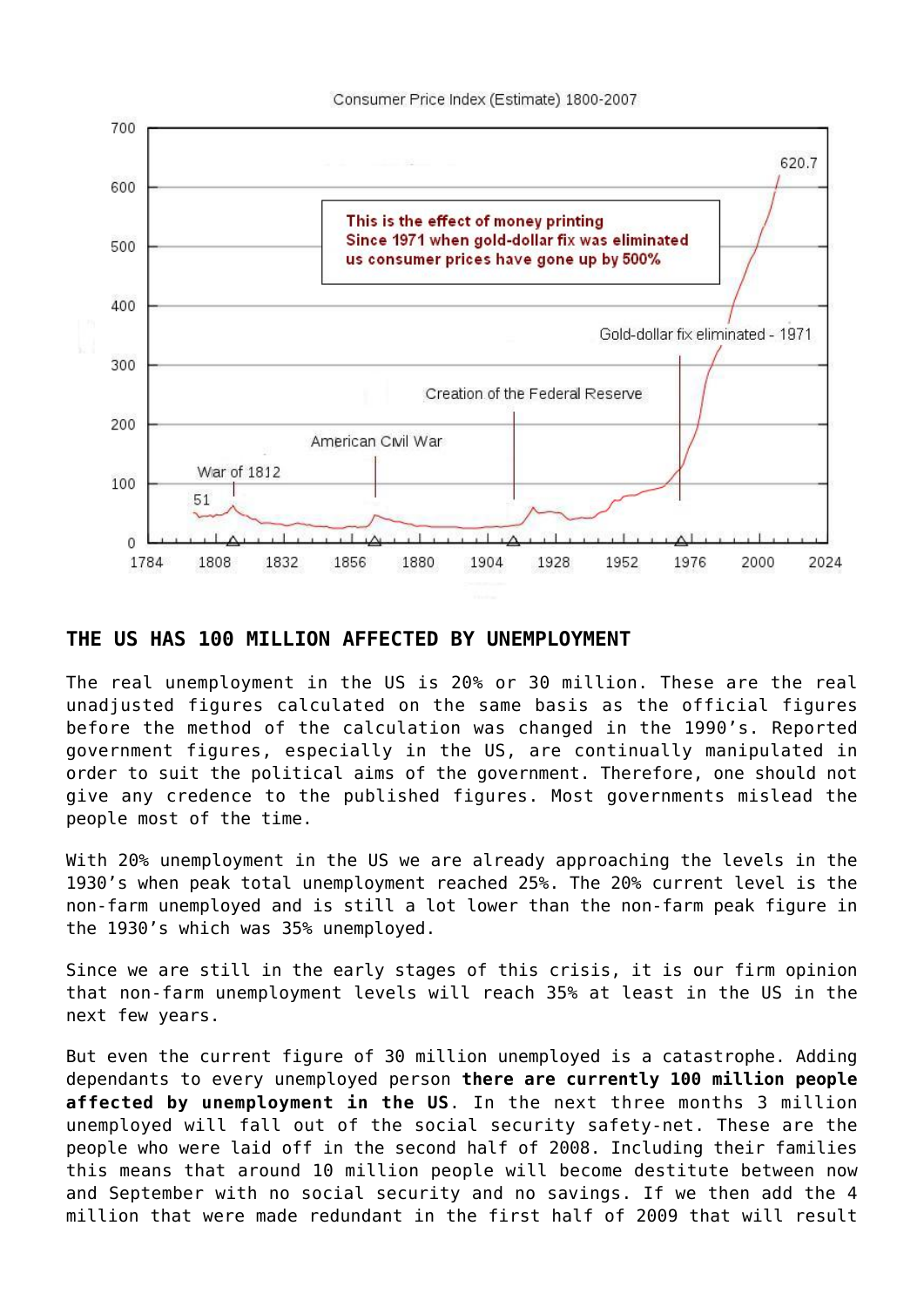in an additional 13 million people including families will become destitute around Christmas. **This is a disaster of unimaginable consequences that will affect the whole fabric of American society**.

The consequences will be social, political, financial and the effects on the US economy will be of a magnitude which is substantially greater than during the Depression of the 1930's. We must remember that none of the problems in the financial system have been resolved but only put on a very temporary hold. The rise in unemployment combined with the reduction in consumption will lead to the next and much more severe banking crisis.



Unemployment in Europe is also rising fast and shows no signs of abatement. Many countries are reaching 10% with for example Spain at 19% and Latvia at 16%. But as we have said for quite some time, of the larger European nations, the country with the biggest problems is the UK. Unemployment in the UK is currently "only" 2.5 million or 7% but it is estimated to reach over 3 million by the end of 2009. The combination of government deficits, a banking system which is extremely fragile and too big for the country, very high personal credit that will not be repaid and a housing bubble which still has a long way to fall makes the UK very vulnerable to a major financial shock.

During the next 6-9 months unemployment will severely affect most parts of the world including China, Asia and Africa. **Never before has there been a global unemployment crisis affecting the world simultaneously. This will not only mean a massive decline in consumption and world trade leading to a recession or depression worldwide but also poverty, famine and social unrest**.

## **THE BANKERS ARE STILL RUNNING THE SHOW**

The masters of the financial circus are the bankers. Not only did they reap the benefits from manufacturing toxic financial products to the extent of receiving bonuses and stocks in the \$trillions during the last 15-20 years. But they are also the only beneficiaries of the trillions of dollars that have been printed by governments to rescue the financial system. Why are the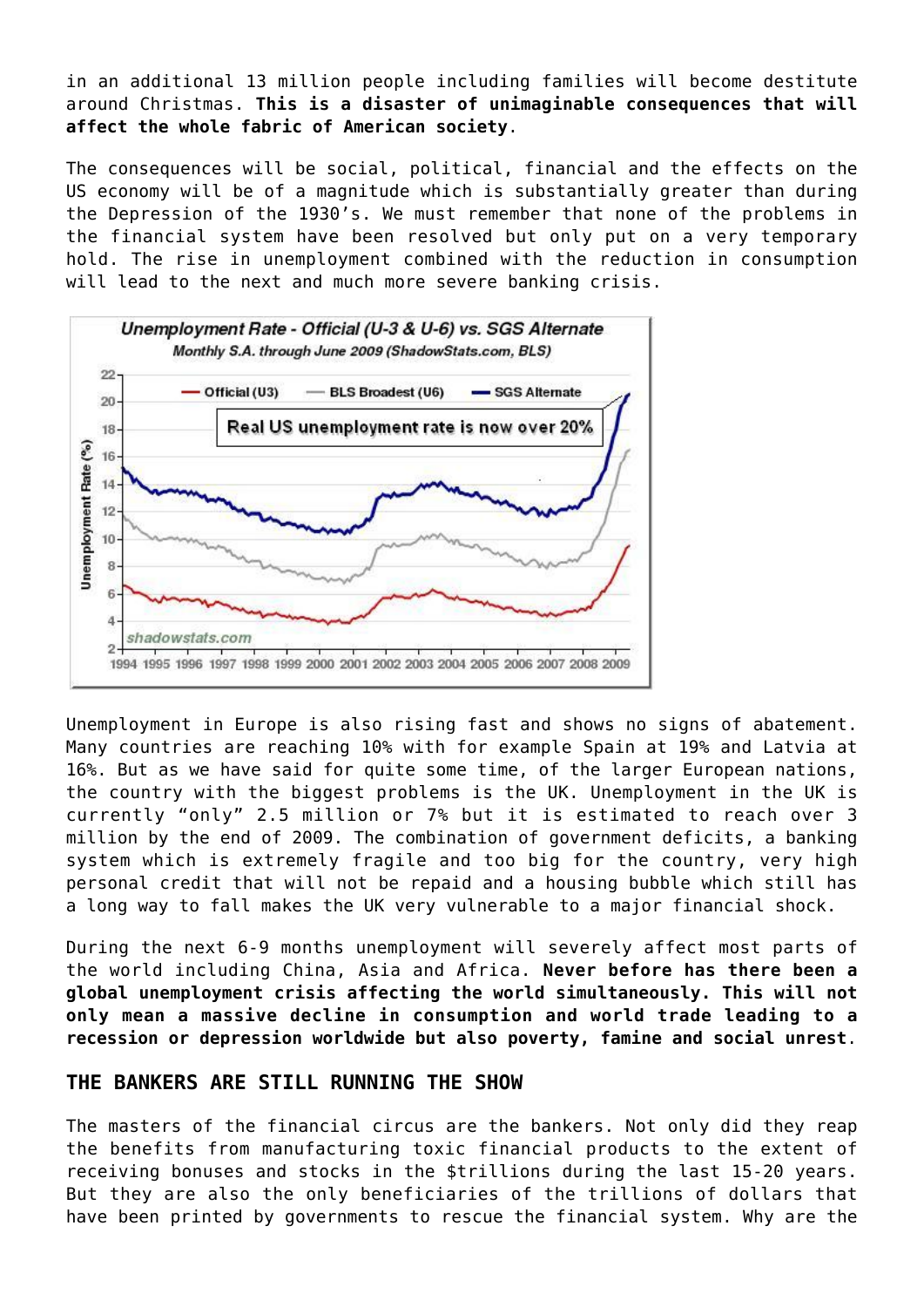bankers benefiting from the rescue of their own banks? Because they are the ones controlling the government, advising the government and making major contributions to the politicians.

#### **Bonuses are back**

Yes, many banks are paying higher bonuses in 2009 than 2008. Goldman Sachs is on course to pay bonuses of \$20 billion or \$700,00 per employee and Morgan Stanley a 30% increase from average per employee of \$262,000 last year to \$340,000 this year. JP Morgan's bonus pool for the first quarter of 2009 is up 175% to \$3.3 billion and the new chief executive of RBS, the nationalised UK bank is getting an incentive package worth £10 million! Similar bonuses are being paid by many other banks. Barclays Capital for example is on a massive spending spree recruiting executives with golden hellos and guaranteed bonuses of millions per employee.

Central banks and governments worldwide have spent trillions of dollars temporarily propping up a totally bankrupt financial system and now a few months later the bankers are back earning absurd money within a banking system which hasn't been mended and is still bankrupt. This is scandalous.

#### **Toxic Structures are back**

But not only that, they are also back to creating new securitisation programmes in order to reduce capital requirements and increase leverage. Goldman Sachs, and Barclays Capital are doing this already and many other banks will follow. It is exactly these types of programmes that created the financial crisis in the first place and now the bankers are back at it again. This is totally disgraceful and irresponsible behaviour by bankers who have learnt nothing from their disastrous freewheeling actions except how to milk the system to the maximum again.

As we have pointed out before, none of the problems in the banking system have been resolved. The system still has a leverage of 25-50 times, it is still full of toxic debt and derivatives, loan books are deteriorating daily, it still has worthless paper assets valued at fantasy prices and most banks are run by the same bankers who created the problems in the first place. For a typical bank, a 4% drop in asset value wipes out the equity. This is what we call a recipe for disaster.

In the meantime governments are making feeble attempts at preventing a future crisis by planning new regulations. But these regulations will only deal with known and historic problems. The bankers will again run rings around the authorities in creating new structures to circumvent the new rules.

## **ACCELERATION OF THE DOWNTURN IS ABOUT TO START**

The next phase of this tragic saga will soon start.

Compared to the of the 1930's we are already in a worse position today than at the same stage of the Great Depression. Industrial production is worse in many countries. World trade is worse and the stock market fall is greater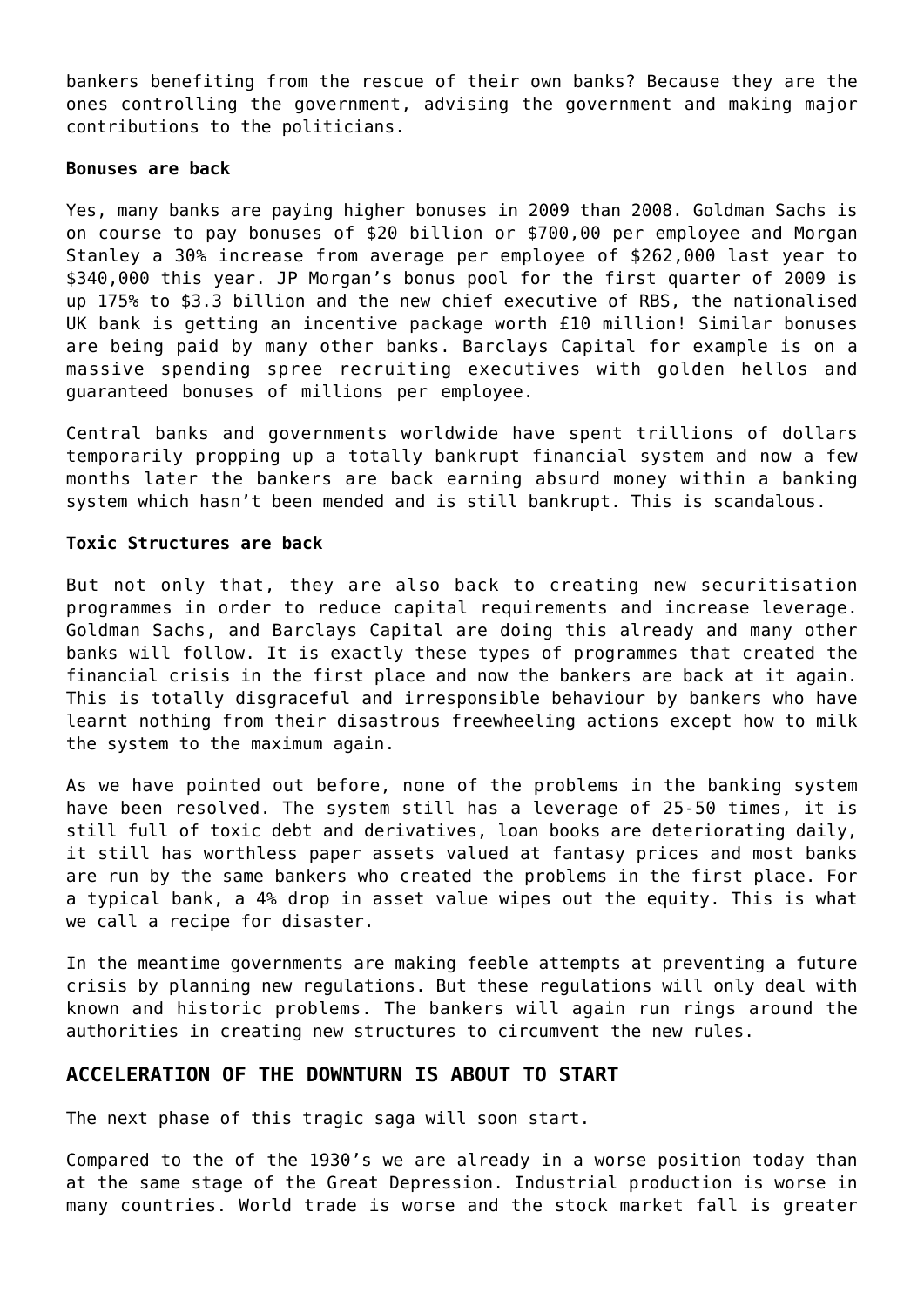than at the same stage in the corresponding period of the Depression and both government and private debt is a lot worse.

## **So what is likely to happen next?**

#### **Unemployment will increase government deficits**

First unemployment will rise substantially as outlined above and the effects of the unemployed masses will have major repercussions on the economy. This will lead to government deficits growing substantially. Tax revenue is already falling at alarming rates in the US and UK and most other countries but it will get a lot worse. Government expenditure will rise rapidly due to the mass unemployment. Taxes will rise but this will be like getting water out of a stone – there won't be much revenue to tax. And if Vat or sales taxes are increased this will kill consumption even more. In addition governments will have to implement more programmes to help the poor, hungry and homeless. This will lead to more money printing.

#### **Next phase of bank problems**

Secondly the next phase of problems in the financial system will start by the autumn of 2009 at the latest. Since this will come as a total shock to everyone the effect will be much worse than in 2008. So far US banks have taken losses of \$1.1 trillion. Conservative estimates put total losses at \$2.2 trillion but realistic estimates are around \$4 trillion and this excludes any problems in the \$600 trillion to \$1 quadrillion derivatives market a big part of which is worthless. In the next round of capital raising for banks there will only be one investor – the government. Thus there will be more money printing.

## **Government paper will collapse – first in the US and UK**

With the escalation of money printing markets will be flooded with government paper which nobody wants, leaving governments to buy its own junk. The two countries with the worst problems are the UK and the US and their precarious situation will emerge first. Within the next few months rating agencies are likely to downgrade both countries' debt. This will lead to the value of the treasury bonds and gilts collapsing and interest rates quickly moving up into the teens. The higher rates will make the financing costs of the debt to up exponentially leading to more money printing and higher interest rates. This is the "perfect" vicious circle that will end in a hyperinflationary depression.

#### **Hyperinflation is a currency driven event**

For many years we have been saying that this crisis will by hyperinflationary. The issuing of unlimited government paper will lead to the rest of the world selling their holdings of US/UK treasuries as well as selling the dollar and the pound. Most so called financial experts have been predicting a deflationary recession/depression since they don't see the demand pull that they think is the cause of hyperinflation. We have been one of the very few (together with the very wise Jim Sinclair) to understand that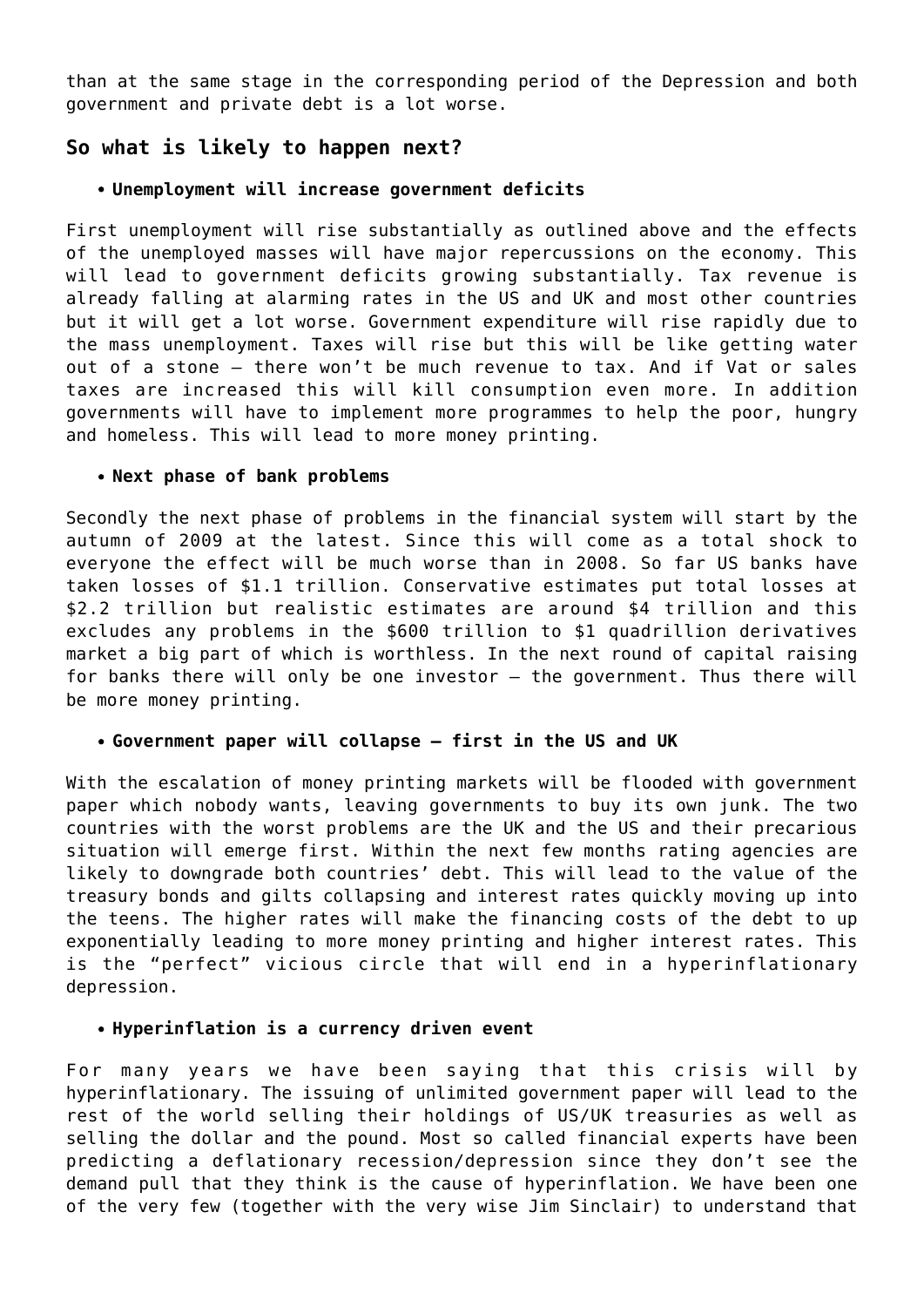hyperinflation is a currency driven event. The issuing of unlimited government paper outlined above will lead to the US dollar as well as the pound collapsing. **It is the collapse of the currency which leads to hyperinflation**. Without fail in history every hyperinflationary event has been caused by a collapsing currency not by demand pull.

Many other nations will also experience hyperinflation such as the Baltic States, certain Eastern European and Asian Countries. Many more countries will have high inflation.

## **THE DARK YEARS**

In the next few months we will see the start of the Dark Years. For the first time in the history of the world there will be a synchronised downturn affecting all nations (although some a lot worse than others).This is the culmination of the world and especially the Western world, living above its means for decades in a mania of credit bubbles, asset bubbles, real estate bubbles as well as excesses leading to decadence and a society with very weak moral and ethical values. (Of course no society recognises this as it is happening but only afterwards). Governments have fuelled this process by printing unlimited amounts of paper thus destroying the money and purchasing power of most nations.

The Dark Years will be extremely severe for most countries both financially and socially. In many countries in the Western world there will be a severe depression and it will be the end of the welfare state. Most private and state pension schemes are also likely to collapse. It will be a worldwide depression but some countries may only have a deep recession. There will be famine, homelessness and misery resulting in social as well as political unrest. Different type of government leaders and regimes are likely to result from this.

How long will the Dark Years last? There is a book called "The Fourth Turning" written by Neil Howe. He has identified a pattern that repeats itself every 80 years. The pattern has been extremely accurate in the Anglophile world. We have recently entered the Fourth Turning which is the final 20 years of the cycle. According to Howe we are in the early stages of a 20 year period of economic and institutional upheaval. This is a period of Crisis when the fabric of society will change dramatically. Previous Fourth Turnings have been the American Revolution, Great Depression and World War II. According to Howe the Crisis will be substantially worse before it is over and it will last for another circa 20 years.

All of this is not good news and we hope that we and Howe are wrong regarding the severity and length of this crisis. But we fear that we are both right. We must stress again that never previously has the the whole world entered a downturn simultaneously in such a fragile state both financially and economically which is why the Dark Years are likely to be so devastating and long lasting.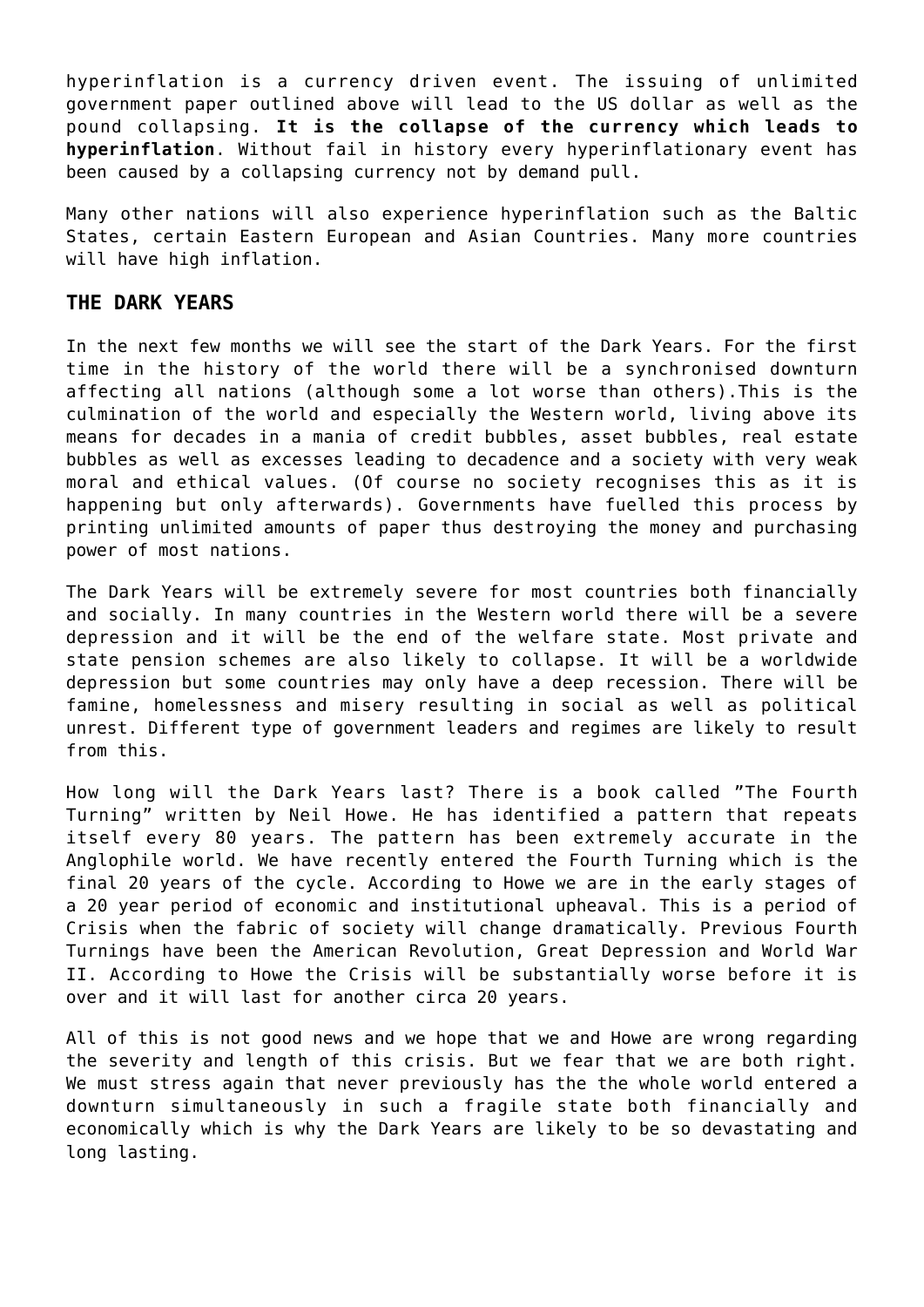## **FINANCIAL MARKETS**

#### **Stockmarkets**

The correction up in stockmarkets has probably finished but there is a possibility that it will continue for another couple of months. What is important is that it is a correction (we predicted it already back in January) and it will soon lead to a strong resumption of the downtrend. In the Dow Jones, a break of the trend line at 6400 would lead to a projected decline of at least 90% from the top. Almost all major world markets point to similar declines. This sounds incredible but bearing in mind that the Dow Jones fell 90% in the 1930's and bearing in mind our discussion in the Dark Years paragraph above, this kind of target is not impossible.

Some commodity stocks as well as gold and silver mining shares will be major beneficiaries from the Crisis.



## **Bonds**

We forecast at the beginning of the year that US long rates would go up and they have almost doubled since. But this is only the beginning since we expect US and UK long rates to reach **at least** the mid teens in the next 2-3 years. Interest rates in all countries will go up substantially in the next few years.

## **Currencies**

The dollar and the pound will have very substantial falls in the autumn of 2009. At some later stage the Euro will also weaken as a result of certain countries breaking away from the Euro area.